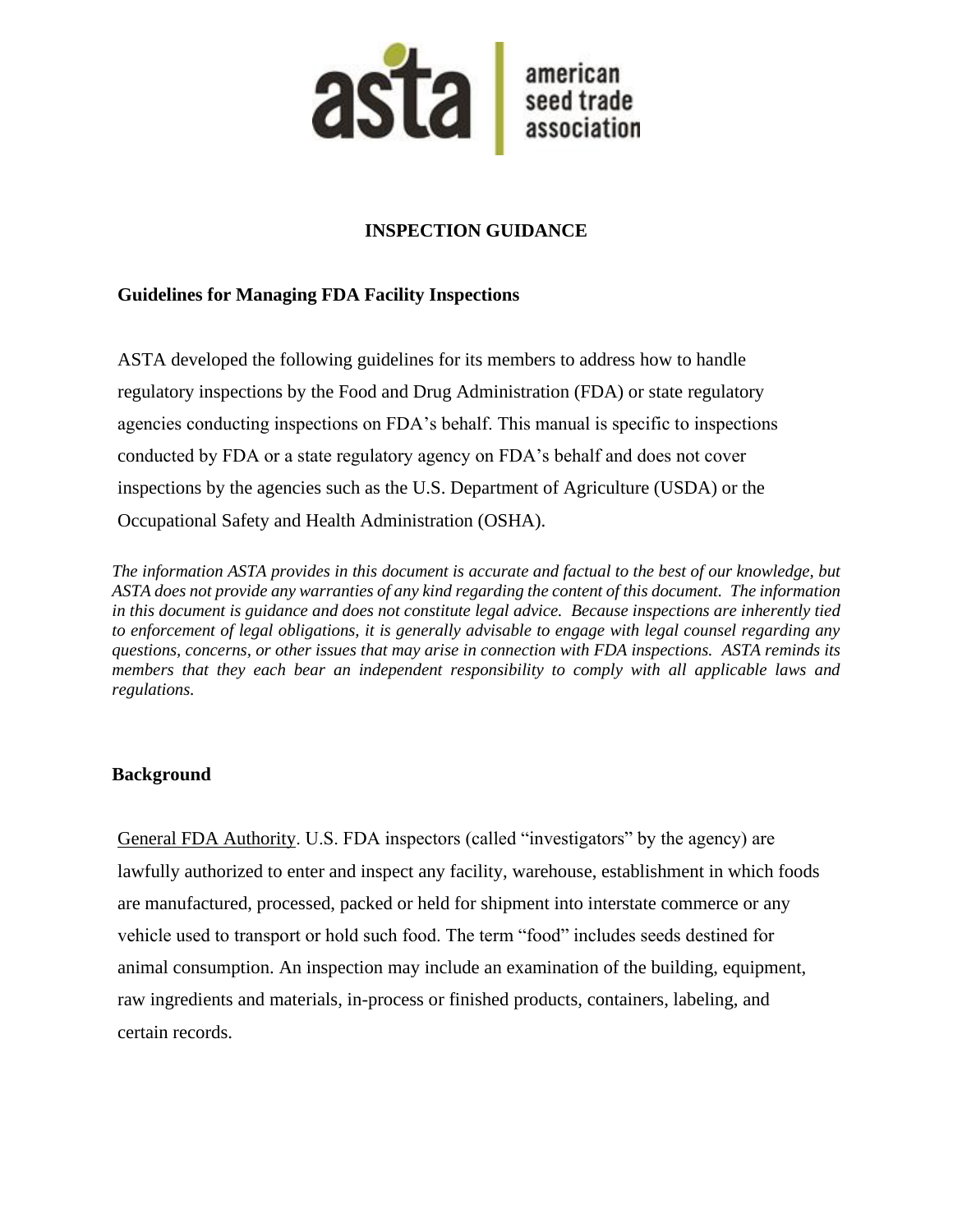Purpose. FDA conducts inspections to determine compliance with legal requirements. During an inspection, FDA collects evidence (including records and samples) to potentially use if an enforcement action is deemed necessary. Inspectors are particularly looking for compliance with the Preventive Controls for Animal Food (PCAF) rule, 21 CFR Part 507, (both the current Good Manufacturing Practice (cGMP) and preventive control requirements) and violations of the adulteration provisions in Section 402 of the Federal Food, Drug, and Cosmetic Act (FFDCA).

#### **FSMA-Related Talking Points**

When FDA conducts inspections of seed production facilities for compliance with the FDA Food Safety Modernization Act (FSMA) regulations, you may encounter questions relating to your facility's compliance obligations. ASTA has prepared the following Q&As to help you during the inspection. Note, however, that these discussion points need to be tailored to each facility's operation and FSMA compliance strategy.

- Why is your establishment registered with FDA?
	- > Materials such as cracked, damaged, culled, or excess seeds from our facility are sent for animal consumption. Historically, FDA has advised through guidance that an establishment that conditions seed for planting purposes must be registered with FDA if the owner, operator, or agent in charge of the establishment reasonably believes that the seed is reasonably expected to be directed to a food use, including animal food use or as an ingredient in animal food.
- Is your facility subject to the PCAF regulation?
	- > No, because FDA is exercising enforcement discretion for seed conditioning facilities that send discarded seed materials for consumption by either animals or humans. The enforcement discretion applies to both the Preventive Controls and cGMP regulations.
	- > The enforcement discretion was announced by FDA on January 4, 2018 in the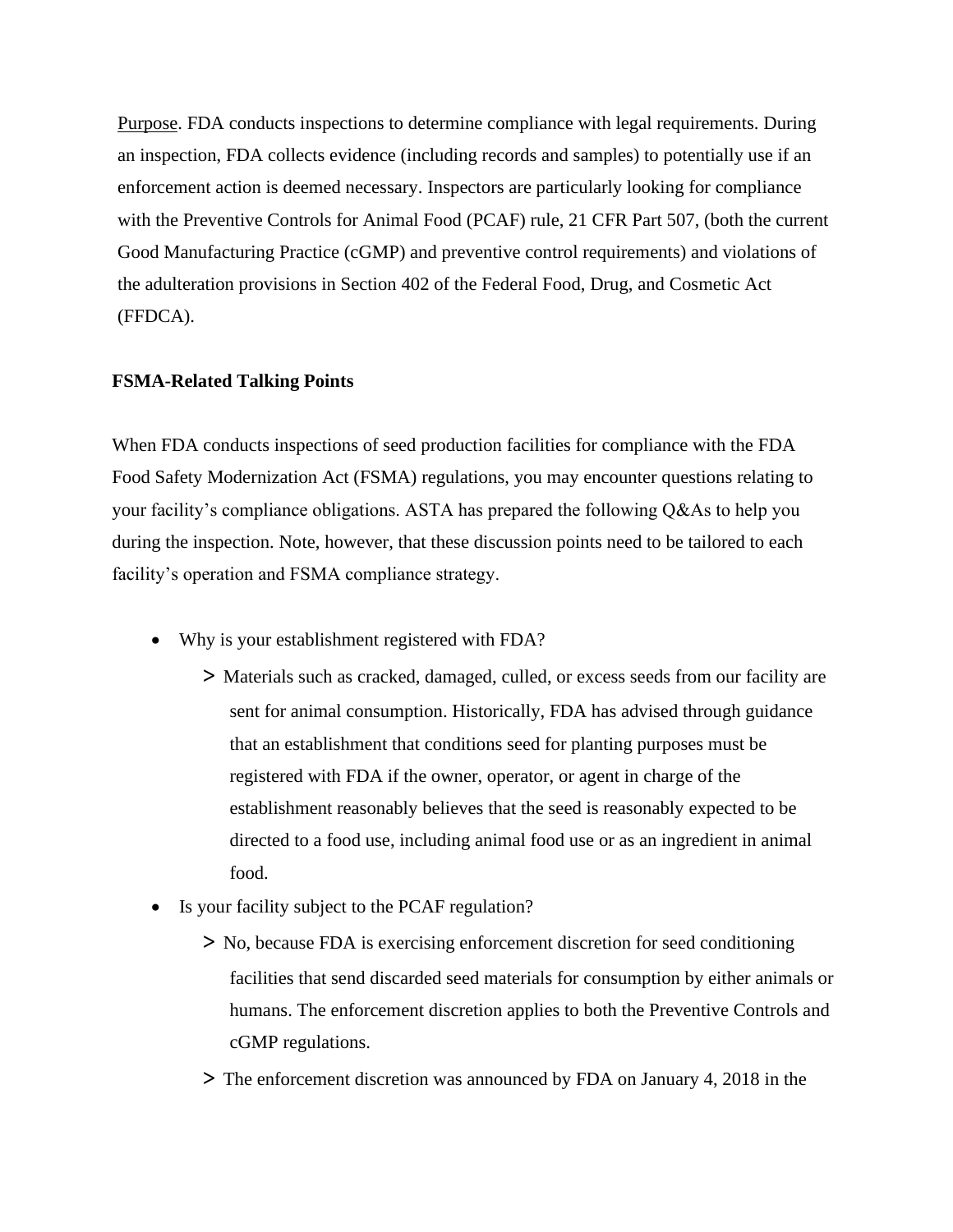document: *Guidance for Industry: Policy Regarding Certain Entities Subject to the Current Good Manufacturing Practice and Preventive Controls, Produce Safety, and/or Foreign Supplier Verification Programs*. The enforcement discretion applies to our operation because it is dedicated to harvesting, packing, and/or holding raw agricultural commodities. FDA specifically provided in its Guidance that "facilities engaged in conditioning seed for cultivation that solely pack and hold seed for use in animal food" are intended to fall within the scope of this enforcement discretion.

- o Note: If the inspector disagrees and is pushy on this point, contact ASTA. The Association may be able to intervene with FDA on your behalf.
- Are your silage operations "manufacturing" activities that trigger application of the Preventive Controls regulation? [Note, other operations could be inserted here in place of silage.]
	- > Through the American Seed Trade Association, we have shared a detailed description of our activities with FDA's Center for Veterinary Medicine and received confirmation that none of the activities constitutes "manufacturing." For example, chopping cobs and husks is a "harvesting" activity because they are activities traditionally performed on farms for the purpose of removing raw agricultural commodities from the place where they were grown.
- What is your compliance date for the PCAF regulation? *Choose the applicable statement:*
	- > Because we have more than 500 full-time equivalent employees company wide, we are classified as a "large business." Our compliance dates were September 19, 2016 for cGMPs and September 18, 2017 for Preventive Controls.
	- > Because we have fewer than 500 full-time equivalent employees company wide, we are classified as a "small business." Our compliance dates were September 18, 2017 for cGMPs and September 17, 2018 for Preventive Controls.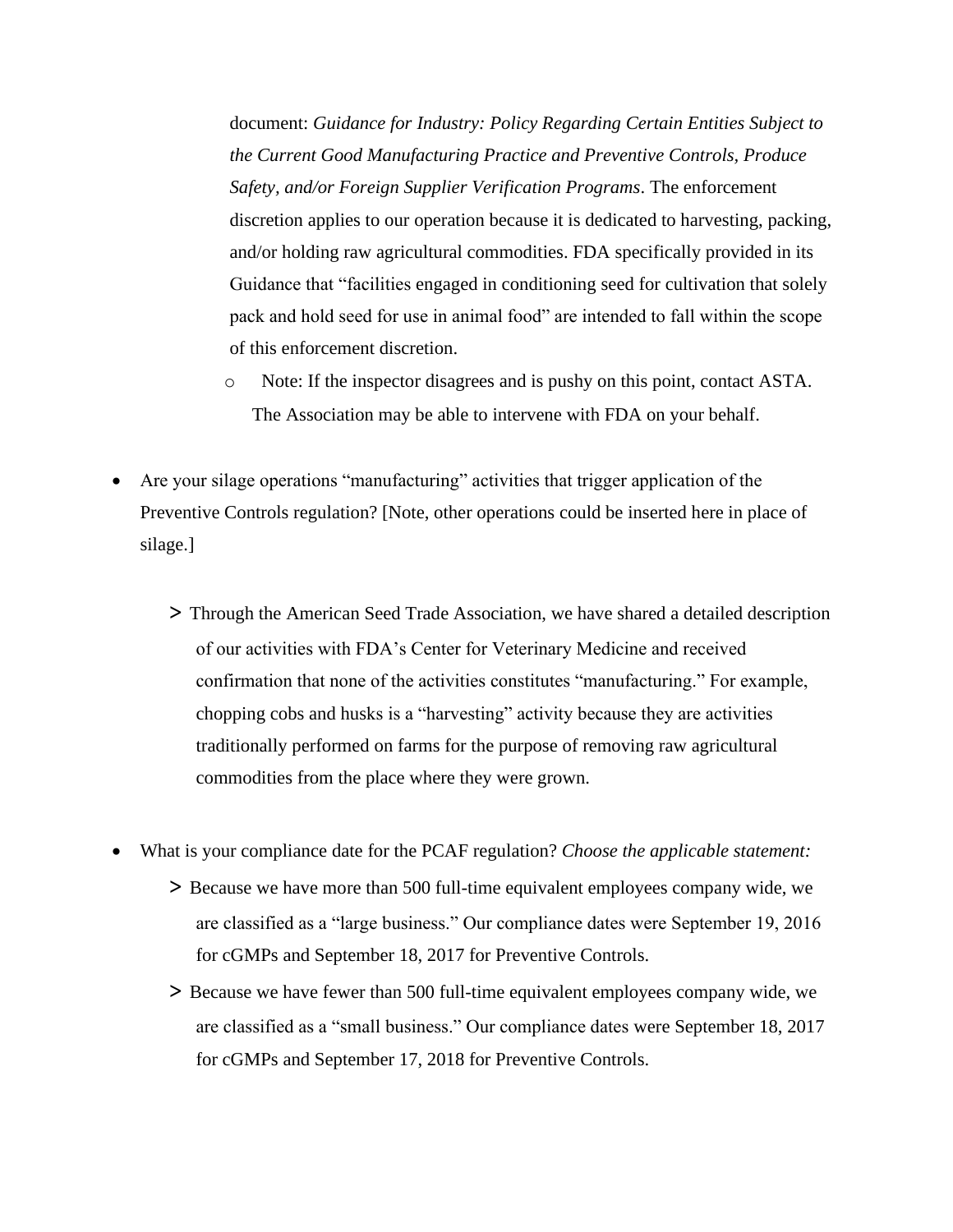- > Because we average less than \$2,500,000 (adjusted for inflation) in average annual in sales of animal food, plus the market value of animal food manufactured, processed, packed, or held without sale, we are classified as a "very small business." Our compliance dates were September 17, 2018 for cGMPs and September 17, 2019 for Preventive Controls.
- Can we see your Food Safety Plan?
	- > Because FDA is exercising enforcement discretion for seed conditioning facilities, we are not required to have a Food Safety Plan.

#### **Actual Inspection**

#### **1. Inspector Arrival**

When an FDA inspector arrives at a facility, security or the receptionist should welcome the inspector as any other business visitor and treat the inspector with courtesy. Security or the receptionist should immediately notify the plant manager and the most senior person on-site.

#### **2. Pre-Inspection Meeting**

Greet the inspector promptly. This should be done by the site manager or the most senior person on-site. Try not to keep the inspector waiting for more than 20 minutes. Review and record the inspector's credentials and Notice of Inspection. An FDA inspector will present Form FDA 482. A state inspector will have their own form. If an FDA inspector presents credentials with the designation "200-D" (these are criminal investigators) or if he/she presents a Form FDA 482c (Notice of Inspection and Request for Records), consider contacting legal counsel.

Request a pre-inspection conference. Ask the inspector to explain the purpose of the inspection. It could be a routine inspection, a follow-up to complaint, or an inspection conducted for some other reason. Probe as to whether this inspection is being conducted to assess compliance with FSMA, the Bovine Spongiform Encephalopathy (BSE) regulations, or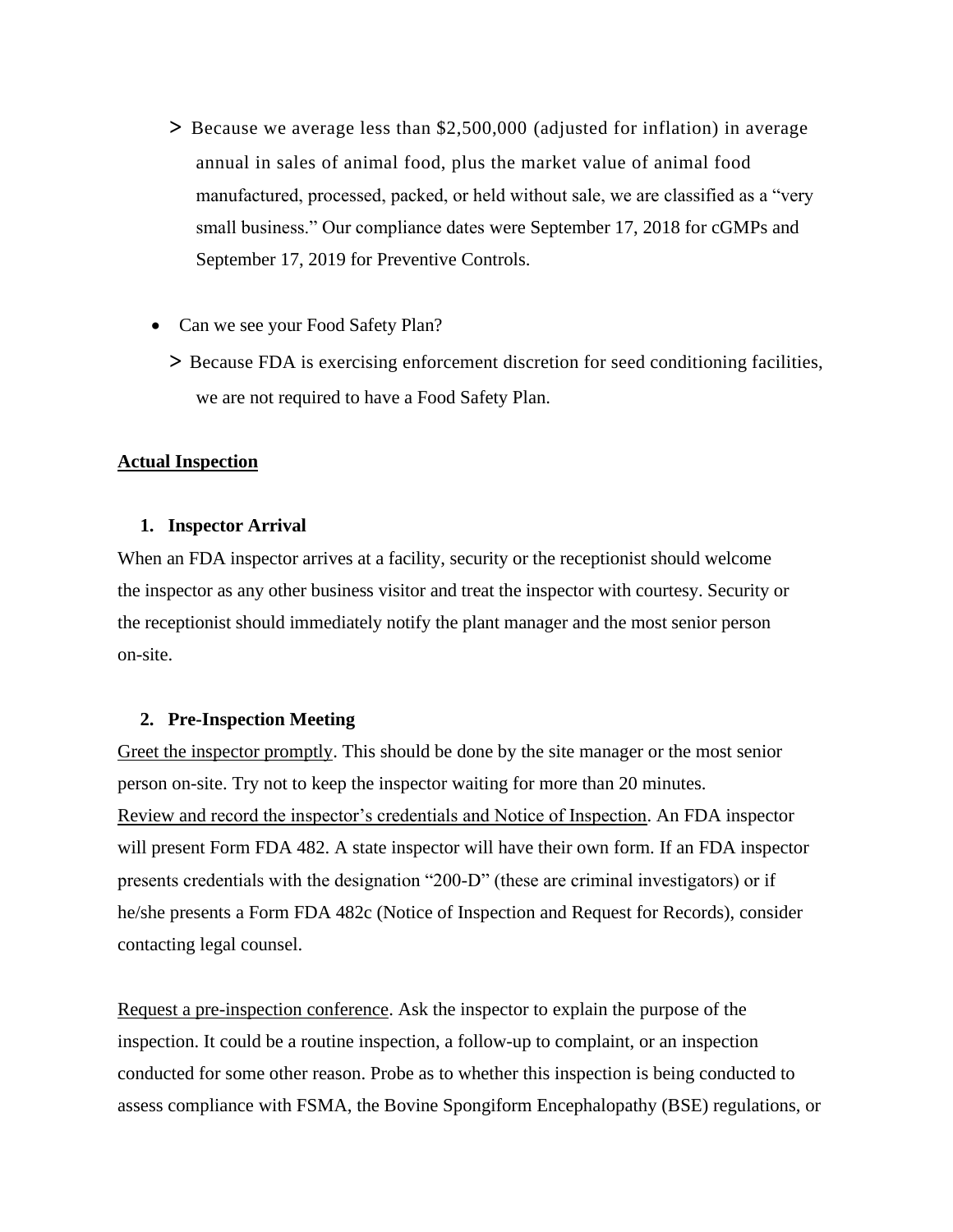for some other specific purpose. An inspector may mention FSMA (and provide you with FSMA-related fact sheets) even if they are not conducting a FSMA inspection.

Explain the company's policies and procedures regarding visitors/inspections. For example, inspectors often are expected to follow company policy regarding GMPs and obey all safety signs and precautions.

- Communicate the company's policy regarding the use of photographic equipment. Each company should decide on their policy on this issue in advance of the inspection and communicate it to the site. There is no express legal authority for FDA to take photographs during facility inspections, but investigators will push hard on this point and cite case law that they believe provides them with authority. Some state laws do permit inspectors to take photographs, so you should know the applicable rules before you push back on a state inspector.
	- > If company policy prohibits the use of photographic equipment—
		- Be prepared for the inspector to insist that he/she has the authority to take photographs. Ask what the inspector wishes to photograph and if issues escalate consider elevating the request to legal counsel.
		- Make it clear the company is not denying the inspection, only the ability to
			- take photographs.
	- > If company policy authorizes the use of photographic equipment—
		- Ask the inspector to mark all photos as "confidential commercial information" and take both a similar photograph to the one the inspector takes, as well as a broader photograph depicting the surrounding area.

**Ask the inspector to direct any questions during the inspection to the facility's designated representatives accompanying the inspector.** The facility manager or the most senior person on site should accompany the investigator throughout the inspection of the facility.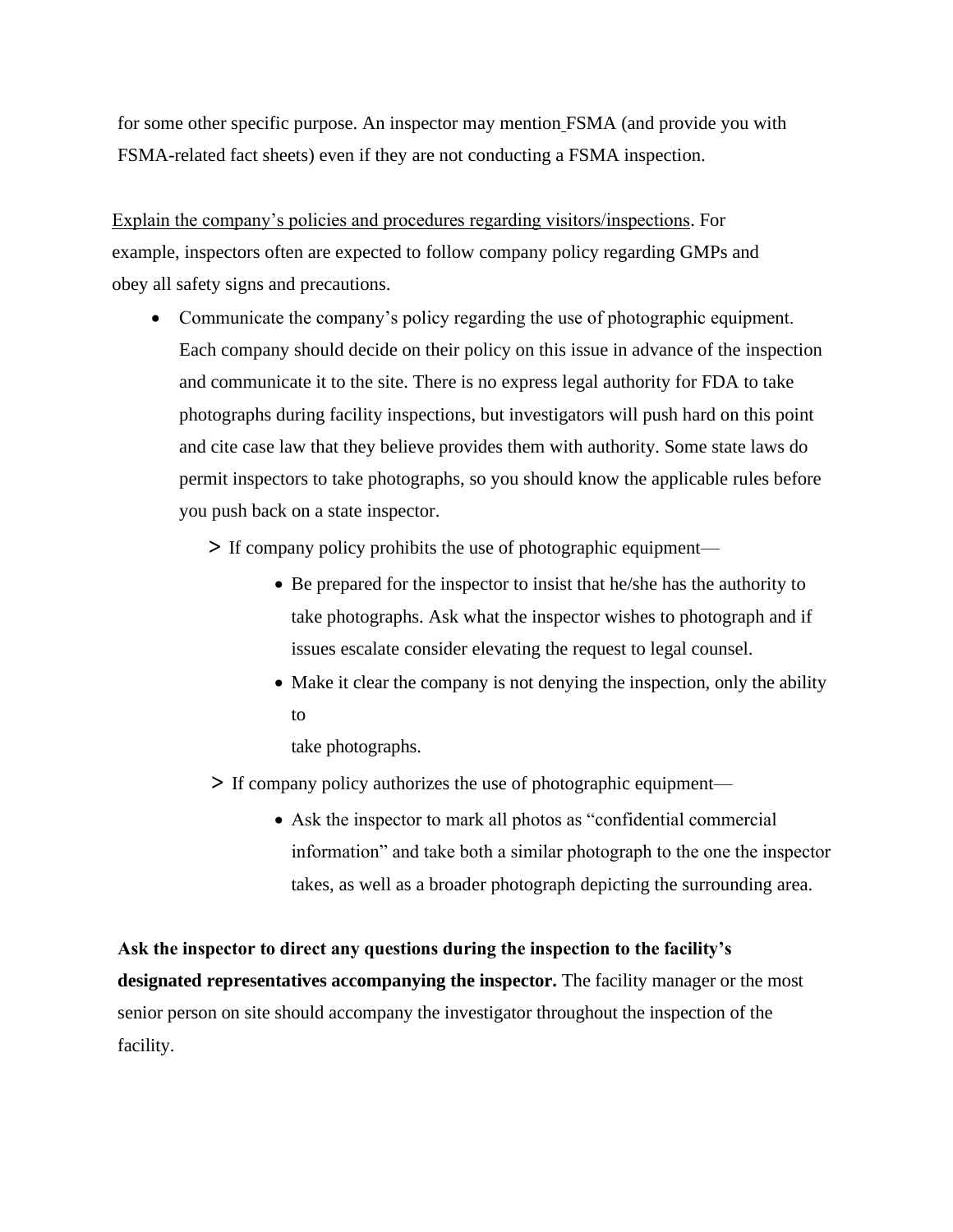## **3. The Facility Inspection**

General.

- Knowledgeable, trained, and previously designated employees should accompany the inspector at all times. The inspector should never be unaccompanied. If there is more than one inspector, each should be accompanied by a designated facility employee. Questions and requests for information should be directed to the designated employees.
- If the inspector identifies an issue of concern and it can be readily fixed or addressed, implement the remedial action and ask that the inspector note the corrective action in his/her report.
- Take copious notes of the inspection including questions asked and answered, observations and comments made, corrections implemented, samples taken, and records requested.

## Samples.

- FDA inspectors have the authority to take sample of products and labels, as well as to conduct swabs of the environment to test for environmental pathogens. It is unlikely that inspectors will conduct any environmental swabbing during seed facility inspections.
- The inspector will leave a receipt for the samples, Form FDA 484. This is the ONLY form that any employee should sign.
- If the investigator collects samples of products, consider taking duplicate samples from the same lot/location and label the samples.

## Records.

- The regulations implementing FSMA provide FDA with broad records access. Even if FDA is not inspecting for compliance with the PCAF regulation, the regulation's records access provisions remain effective after your applicable compliance date.
- If FDA requests access to records and you have any questions about whether records should be provided to the inspector, consult with legal counsel.
	- $\triangleright$  FDA may ask to see records that they lack the legal authority to access. The company must decide whether it will voluntarily disclose these records.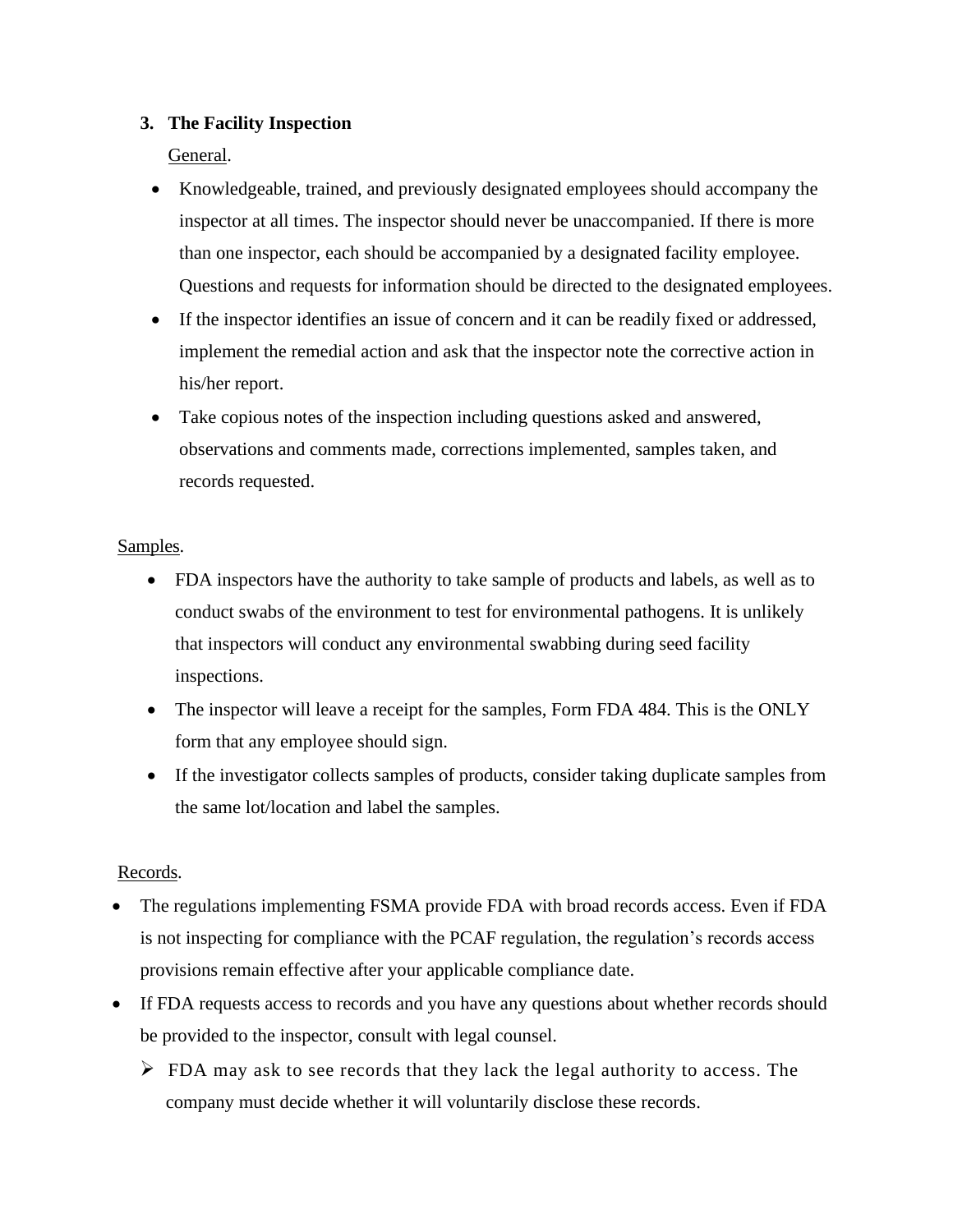- The company has 24 hours to provide FDA with the requested records. It is appropriate to tell the investigator you must first consult with legal counsel before you can determine whether the records will be made available.
- Any copies of records that are provided should be marked "Confidential Commercial Information."
- Under the Bioterrorism Act (the Public Health Security and Bioterrorism Preparedness and Response Act of 2002), FDA has expanded access to records in certain "emergency" situations. These situations can include FDA investigations into Class I recalls or reports to the Reportable Food Registry. Specifically, if FDA has a reasonable belief that an article of food presents a threat of serious adverse health consequences or death to humans or animals, any records and other information regarding the manufacturing, processing, packing, holding, distribution, receipt, or importing for either that article of food or any other article likely to be affected in a similar manner, must be made readily available for inspection and photocopying within 24 hours of the request. **FDA must provide written notice on a Form FDA 482c when invoking the records access provisions under the Bioterrorism Act.**

#### **4. Exit Interview**

The plant manager and other appropriate facility employees should conduct an exit interview or "close out meeting" with the inspector.

- Ask the inspector to describe the findings and observations, one by one. Ask questions about any findings that are not understood and politely voice any disagreements.
- Discuss any corrective actions taken and ask that they be noted appropriately. Inform the inspector of any planned additional corrective actions and when they are expected to be completed.

If the inspector observed any objectionable conditions or practices, he/she will issue a Form FDA 483—Inspectional Observations. State personnel will have their own version of this document, which has the same import. Make sure you understand the observations on the Form FDA 483, as these are considered deficiencies that need to be corrected.

• **If the inspector left a Form FDA 483, a written response must be submitted to FDA within 15 business days in order for FDA to consider the information when**